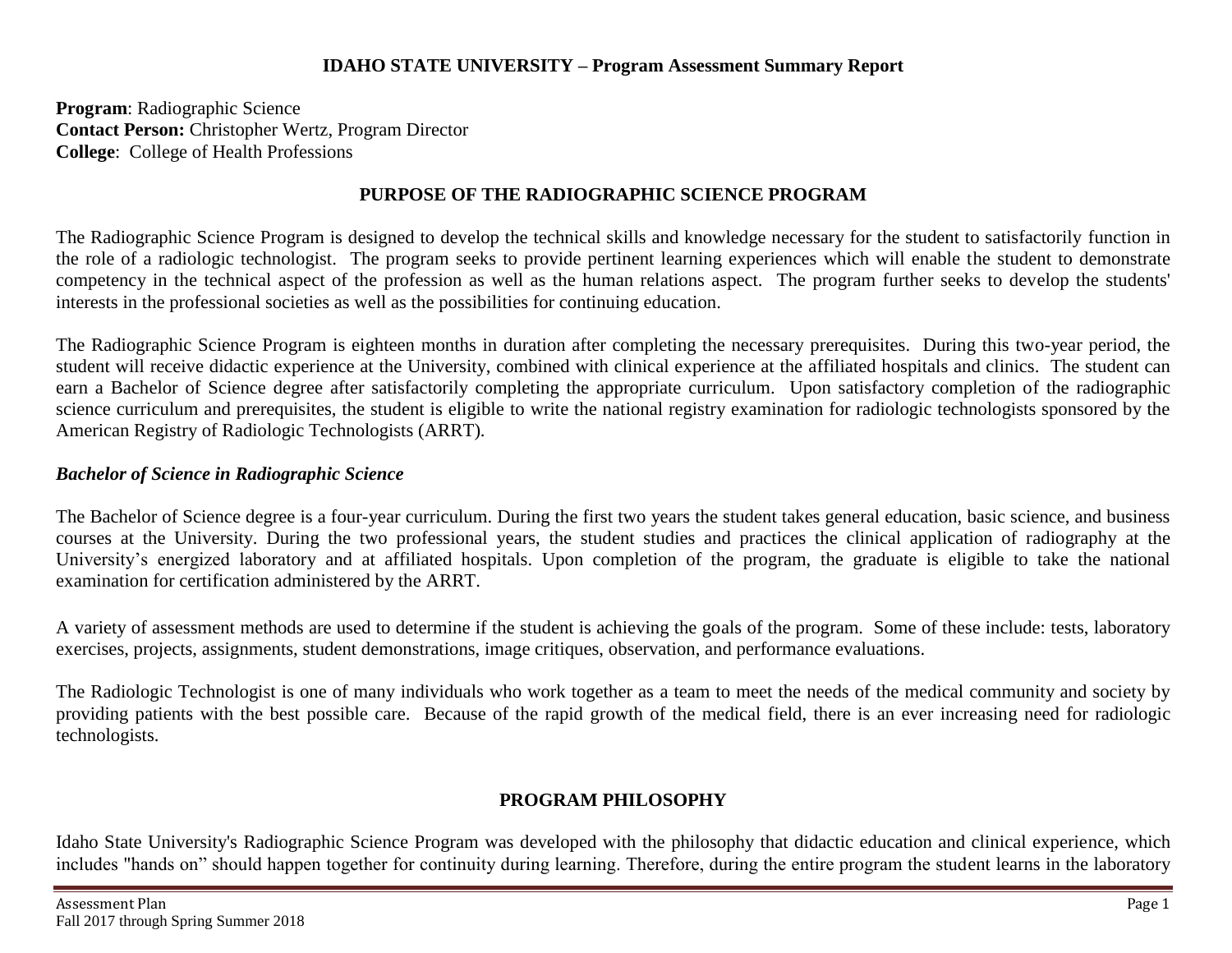setting and applies those skills acquired in the clinical setting. This happens on a weekly basis. Furthermore, in the classroom students acquire the theoretical information necessary to perform as technologists. The next step involves laboratory experiences where the opportunity to apply technological skills is acquired by using phantoms and simulations. Students then progress and perfect their skills by working with technologists in a clinical environment. Additionally, several of the classes are taught by the Physics, Biology, and Healthcare Administration Faculties. This is atypical of most Radiographic Science programs and is a unique feature that sets the program apart from other programs. Our philosophy is students who learn from experts become experts. When graduation approaches students are ready to enter the profession confidently.

## **MISSION STATEMENT**

The Mission of the Radiographic Science Program is to provide students with both the academic and technical foundations to competently and safely perform Radiologic procedures, to prepare qualified imaging technologists who will ethically respond to the needs of patients with technical competence and compassion, and to assume a vital professional role as a medical team member.

#### *Vision*

Prepare leaders in radiography for today and tomorrow by providing baccalaureate education.

## *Core Values*

- Academics promoting excellence in all academic endeavors.
- Knowledge recognizing the significance of new knowledge in a profession that is predisposed to change while maintaining traditional values and emphasizing the needs of the patient.
- Dedication to help meet the statewide and regional needs by providing access to quality education to prospective students.
- Community to help meet the needs of the community in the health care setting by providing competent, qualified, technologists who are eligible upon graduation to sit for the national certification examination in radiography sponsored by the American Registry of Radiologic Technologists (ARRT).

## **PROGRAM GOALS/OUTCOMES**

## **The Radiographic Science Program faculty promotes knowledge and discovery for all students in our program by committing to the following goals:**

- 1. Students will use critical thinking and problem-solving skills**.**
- 2. Students/graduates will be clinically competent.
- 3. Students will be able to effectively communicate.
- 4. Students will demonstrate the importance of professional growth and development.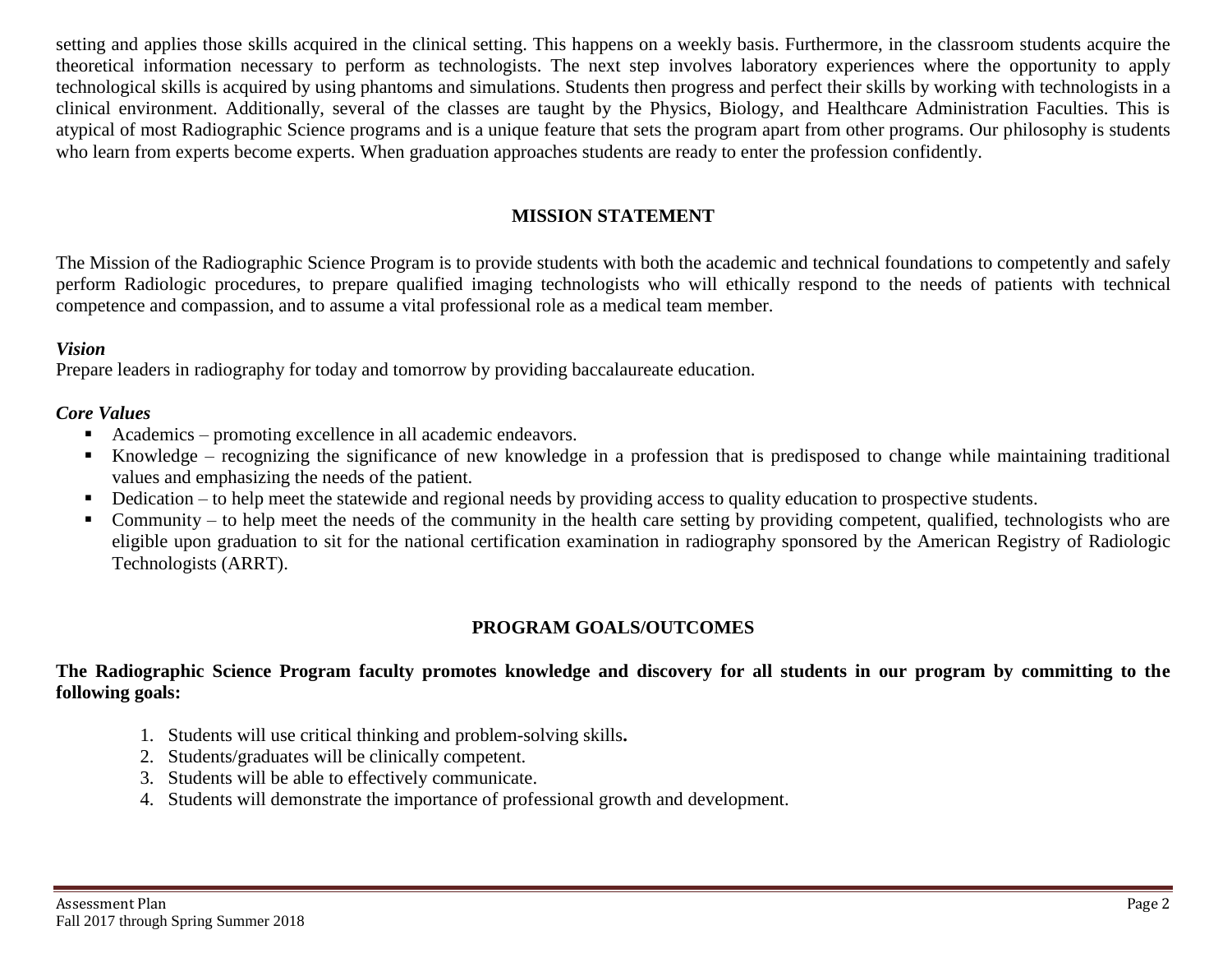## **Student Driven Effectiveness Assessment**

The Radiographic Science Program and the Division of Health Sciences also administers a Student Driven Effectiveness Assessment each semester. This assessment is a method used to evaluate the program from the vantage point of our customer, the student. Continuous Quality Improvement guides program officials in looking for opportunities to improve in all aspects of the collegiate experience provided to our customer. The assessment includes a four question evaluation administered at the end of each semester. Students are asked to answer the following questions:

- 1. Has the Radiographic Science Program met your expectations?
- 2. Would you recommend the Radiographic Program to another student?
- 3. List the Top 3 Positive experiences this semester.
- 4. List 3 things that would enhance the experience in the Radiographic Science Program.

This assessment tool, which includes all student responses, an evaluation by faculty, an action plan, follow-up, and all survey results, can be reviewed on the department Web site. It is titled "Division of Health Sciences Student Driven Effectiveness Assessment Plan, and is located at the bottom of the page at the following hyperlink:

[Division of Health Sciences Student Driven Effectiveness](http://www.isu.edu/radsci/admindata.shtml) Assessment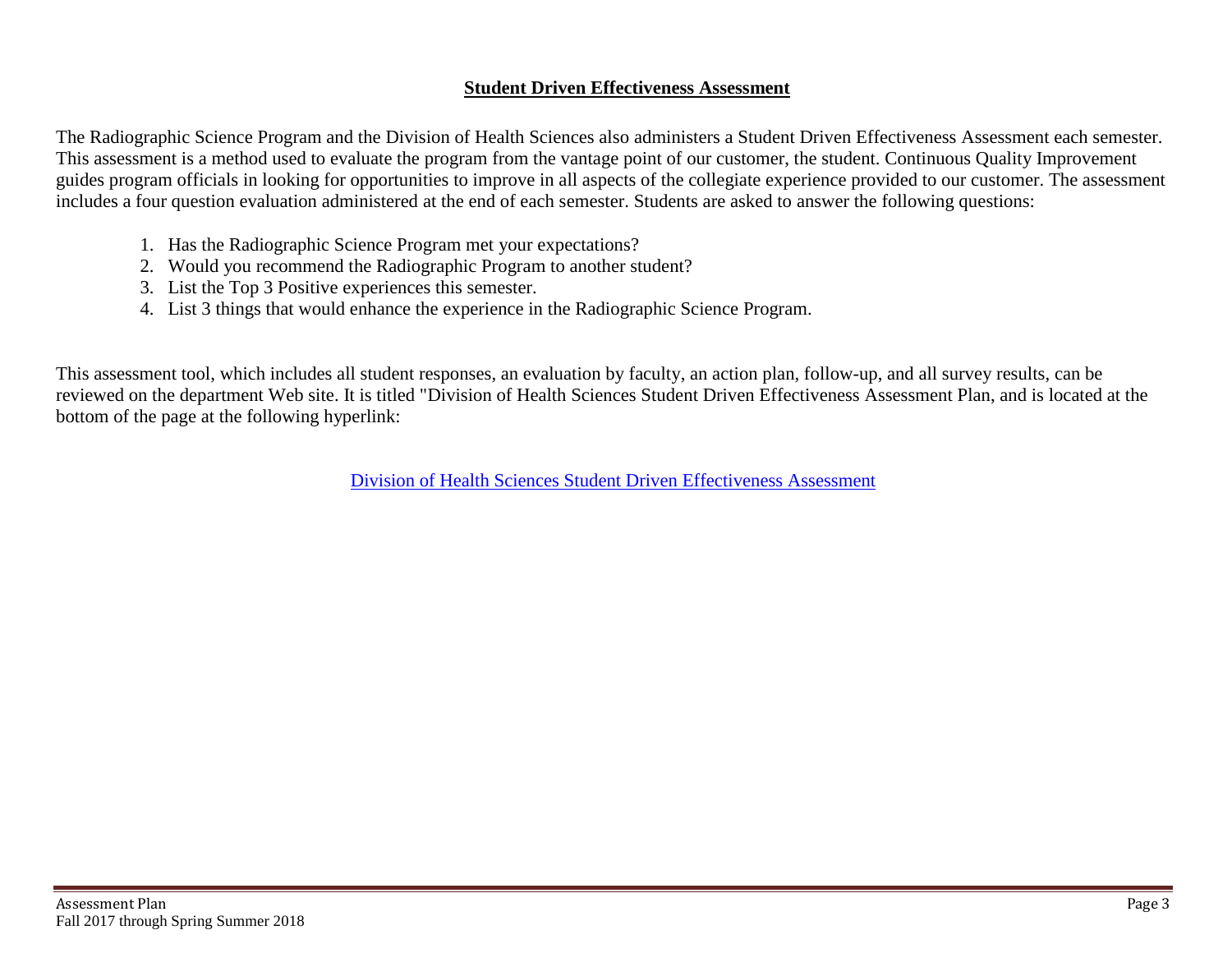# **Outcomes Assessment Plan**

## **Radiographic Science Program**

## **The Radiographic Science Program at Idaho State University will provide a quality and diverse education that enables our graduates to become a valuable member of the health care team.**

(The cycle of assessment for the plans below was August 2017 – July 2018)

| Goal 1: Students will use critical thinking and problem-solving skills. |                                           |                                                                        |                                        |                                    |                                                                                                                                                                                                                                                                                                                                                                                                 |  |
|-------------------------------------------------------------------------|-------------------------------------------|------------------------------------------------------------------------|----------------------------------------|------------------------------------|-------------------------------------------------------------------------------------------------------------------------------------------------------------------------------------------------------------------------------------------------------------------------------------------------------------------------------------------------------------------------------------------------|--|
| <b>Outcome</b>                                                          | <b>Measurement Tool</b>                   | <b>Benchmark</b>                                                       | <b>Timeframe/Res</b><br>ponsible Party | <b>Results</b>                     | <b>Analysis/Action Plan</b>                                                                                                                                                                                                                                                                                                                                                                     |  |
| 1. Students will<br>select appropriate                                  | RS 4450 Annotated<br>Bibliography rubric  | Average score<br>$>90\%$ for the                                       | $4th$ semester                         | $n = 21$                           | Benchmark was met.                                                                                                                                                                                                                                                                                                                                                                              |  |
| scholarly and peer-<br>reviewed journal<br>articles.                    | criteria "Article"                        | "article" criteria<br>on both annotated<br>bibliography<br>assignments | Course instructor                      | $2016 = 96%$<br>$2017=98\%$ (n=20) | Students must select a peer-reviewed, scholarly journal<br>article published within the last 3 years written on their<br>chosen topic and must relate directly to medical<br>imaging. This selection process requires critical<br>thinking skills to apply the assignment criteria to an<br>infinite number of article options.<br>Action: 2 <sup>nd</sup> year of assessment. Will continue to |  |
|                                                                         |                                           |                                                                        |                                        |                                    | monitor                                                                                                                                                                                                                                                                                                                                                                                         |  |
| 2. Students will<br>modify routine<br>imaging parameters                | RS 3340 Lab Trauma<br>Scenario assessment | Average score $\geq$ 4<br>on a 5 point<br>Likert scale                 | $1st$ and $2nd$<br>semester            | $n = 21$<br>$2016=4$               | Benchmark was met<br>*Note: In 2017 only 1 trauma scenario of a cross-table                                                                                                                                                                                                                                                                                                                     |  |
| for trauma patients.                                                    |                                           |                                                                        |                                        | $2017=4.9$                         | lateral hip was used based on available time in the lab<br>curriculum.                                                                                                                                                                                                                                                                                                                          |  |
|                                                                         |                                           |                                                                        |                                        |                                    | During lab time students practiced trauma scenarios<br>imaging our full body x-ray phantom on specific<br>anatomies from each chapter. This group activity helps<br>students collaborate and critically think to know how to<br>perform in a trauma situation.                                                                                                                                  |  |
|                                                                         |                                           |                                                                        |                                        |                                    | <b>Action:</b> $2nd$ year of assessment. Will continue to<br>monitor                                                                                                                                                                                                                                                                                                                            |  |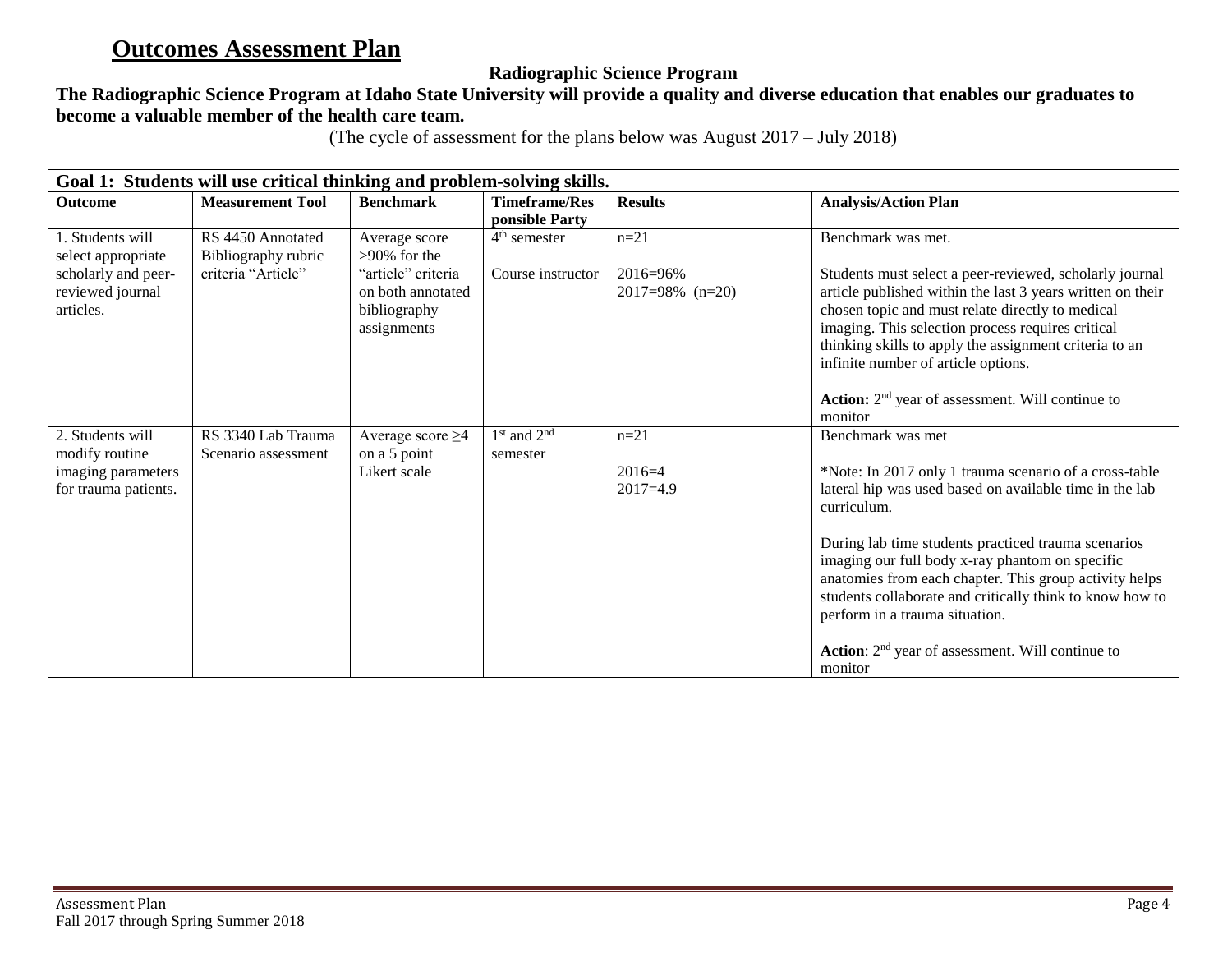| Goal #2: Students/graduates will be clinically competent.                                           |                                                                                                        |                                                                                                        |                                                                             |                                                                                         |                                                                                                                                                                                                                                                                                                                                                                                                                                                                                                                                                                                                    |  |
|-----------------------------------------------------------------------------------------------------|--------------------------------------------------------------------------------------------------------|--------------------------------------------------------------------------------------------------------|-----------------------------------------------------------------------------|-----------------------------------------------------------------------------------------|----------------------------------------------------------------------------------------------------------------------------------------------------------------------------------------------------------------------------------------------------------------------------------------------------------------------------------------------------------------------------------------------------------------------------------------------------------------------------------------------------------------------------------------------------------------------------------------------------|--|
| <b>Outcome</b>                                                                                      | <b>Measurement Tool</b>                                                                                | <b>Benchmark</b>                                                                                       | <b>Timeframe/Res</b><br>ponsible Party                                      | <b>Results</b>                                                                          | <b>Analysis/Action Plan</b>                                                                                                                                                                                                                                                                                                                                                                                                                                                                                                                                                                        |  |
| 1. Students will<br>apply positioning<br>skills.                                                    | <b>RS 3342</b><br><b>Clinical Competency</b><br>Form (Sampling of<br>four competencies per<br>student) | Each exam is<br>worth 25 points<br>for a possible 100<br>point total.<br>Average score of<br>$>80\%$ . | 4 <sup>th</sup> Semester<br>Clinical<br>Coordinator                         | $n=21$<br>2013=98%<br>2014=97%<br>2015=96%<br>2016=96%<br>$2017=98\%$ (n=20)            | Benchmark was met<br>This is valuable to continue using because it is a<br>random draw that evaluates the students positioning<br>skills to verify competency.<br>Action: 5 <sup>th</sup> year of assessment. May consider using new<br>measure                                                                                                                                                                                                                                                                                                                                                    |  |
| 2. Students will<br>have no greater than<br>2 simulations when<br>applying to sit the<br>ARRT exam. | Competency<br>Spreadsheet                                                                              | $\overline{z}$ simulated<br>exams                                                                      | $\overline{5^{th}}$ Semester<br>Program<br>Director/Clinical<br>Coordinator | $n = 21$<br>$2012=0$<br>$2013=0$<br>$2014=0$<br>$2015=0$<br>$2016=0$<br>$2017=0$ (n=20) | Benchmark was met<br>The goal of the program is to graduate clinically<br>competent technologists. Faculty feels that simulations<br>are not comparable to real life situations.<br>Action: 5 <sup>th</sup> year of assessment. May consider using a<br>new SLO                                                                                                                                                                                                                                                                                                                                    |  |
| 3. Students will<br>demonstrate<br>knowledge in<br>radiation protection.                            | RS 3388 Radiation<br>Protection-<br>Comprehensive Final<br><b>Exam Grades</b>                          | Average score ><br>80%.                                                                                | $2nd$ Semester<br>Course Instructor                                         | $n = 21$<br>2013=94%<br>2014=unavailable<br>2015=93%<br>2016=86% $(n=20)$<br>2017=84%   | Benchmark was met.<br>The RS 3388 course focuses on radiation practices and<br>standards. The final exam for the course<br>comprehensively assesses all the material covered<br>throughout the semester.<br>Action: With the unexpected decline in 2016 and 2017,<br>will continue to monitor.                                                                                                                                                                                                                                                                                                     |  |
|                                                                                                     | Student quarterly<br>dosimetry reports                                                                 | No student will<br>have $>30$ mrem<br>exposure in any<br>quarter                                       | End of each<br>quarter<br>Program<br>Director                               | $n = 42$<br>$2017=2$ (n=41)                                                             | Benchmark was not met.<br>Two students exceeded the goal. After discussion with<br>the students it was discovered that 1 student was using<br>the ISU dosimeter during clinical time and intern work<br>time. The student was advised to obtain a second<br>dosimeter from their employer to use when not on ISU<br>time. The 2 <sup>nd</sup> student had accidently left the dosimeter<br>in a CT room after helping transport a patient. The<br>dosimeter was exposed to scatter radiation from a<br>number of CT exams.<br>Action: 1 <sup>st</sup> year of assessment. Will continue to monitor |  |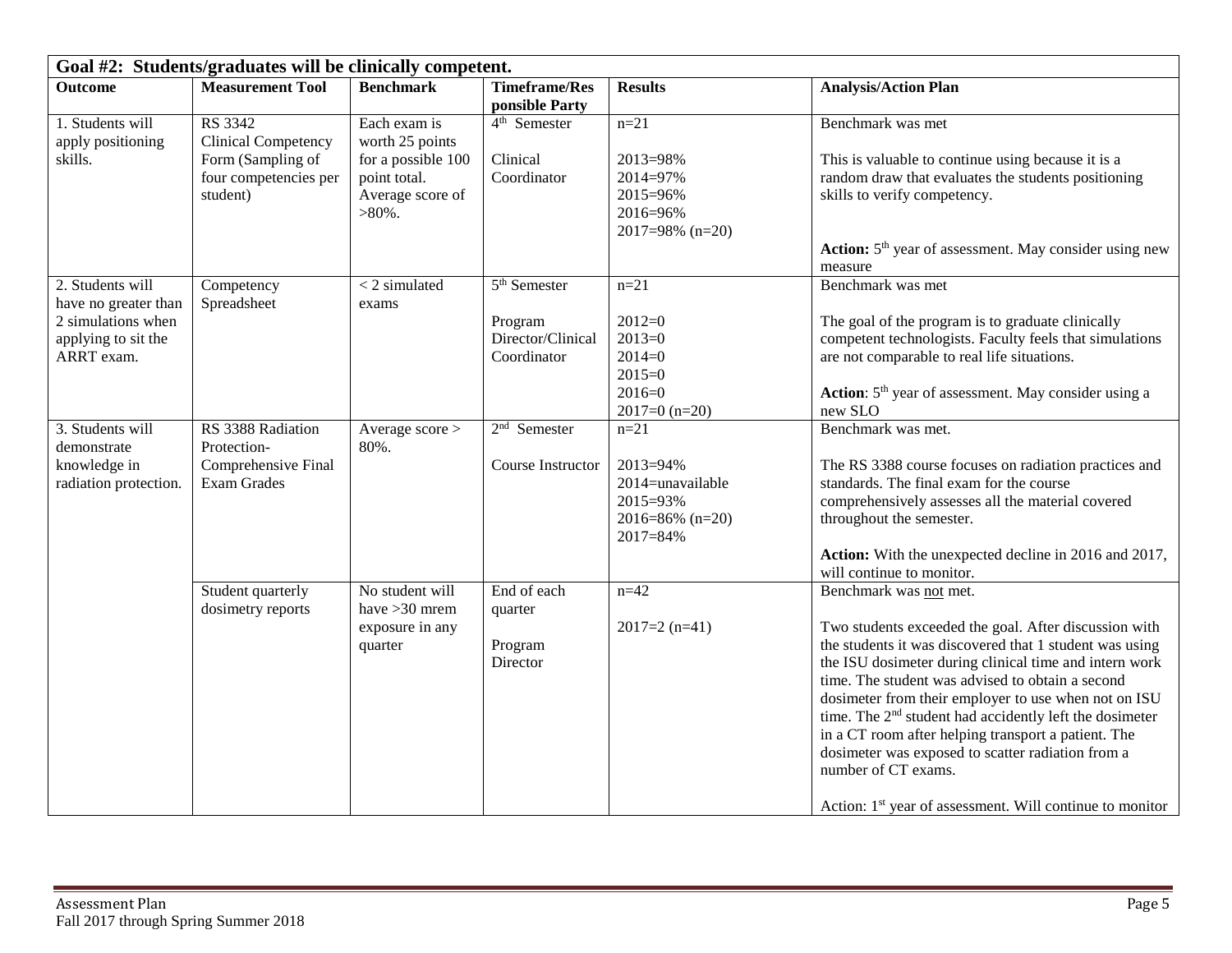| Goal 3: Students will be able to effectively communicate.          |                                          |                                           |                                        |                                    |                                                                                                                                                                                                                                                                                                                                                                                                                                                                                                                                                                                                                                             |  |  |
|--------------------------------------------------------------------|------------------------------------------|-------------------------------------------|----------------------------------------|------------------------------------|---------------------------------------------------------------------------------------------------------------------------------------------------------------------------------------------------------------------------------------------------------------------------------------------------------------------------------------------------------------------------------------------------------------------------------------------------------------------------------------------------------------------------------------------------------------------------------------------------------------------------------------------|--|--|
| <b>Outcome</b>                                                     | <b>Measurement Tool</b>                  | <b>Benchmark</b>                          | <b>Timeframe/Res</b><br>ponsible Party | <b>Results</b>                     | <b>Analysis/Action Plan</b>                                                                                                                                                                                                                                                                                                                                                                                                                                                                                                                                                                                                                 |  |  |
| 1. Students will<br>write clearly using                            | RS 4450 quiz "ASRT<br>Style Guide"       | All students will<br>receive a $>80\%$ at | 4th Semester                           | $n=21$                             | Benchmark was met.                                                                                                                                                                                                                                                                                                                                                                                                                                                                                                                                                                                                                          |  |  |
| AMA and ASRT<br>style format.                                      |                                          | on the quiz                               | Course Instructor                      | $2016 = 96%$<br>$2017=98\%$ (n=20) | The ASRT Style Guide quiz assesses students'<br>knowledge of specific English and formatting<br>guidelines required by the ASRT for manuscript<br>publication.                                                                                                                                                                                                                                                                                                                                                                                                                                                                              |  |  |
|                                                                    |                                          |                                           |                                        |                                    | <b>Action:</b> $2nd$ year of assessment. Will continue to<br>monitor                                                                                                                                                                                                                                                                                                                                                                                                                                                                                                                                                                        |  |  |
| 2. Students will<br>demonstrate proper                             | RS 3340 Lab final<br>communication score | Average score<br>$>90\%$                  | $1st$ semester                         | $n = 21$                           | Benchmark was met.                                                                                                                                                                                                                                                                                                                                                                                                                                                                                                                                                                                                                          |  |  |
| and effective<br>communication<br>with patients during<br>an exam. |                                          |                                           | Course instructor                      | 2016=99%<br>2017=97%               | Students are evaluated on effective communication to<br>their patient during lab assessments. They are required<br>to perform AIDET (Acknowledge, Introduce, Duration,<br>Explanation, and Thank you) and conduct a proper<br>patient history prior to their mock exam. All students<br>passed the final Lab exam demonstrating effective<br>communication to patients. This evaluation tool helps<br>improve students' patient care skills in clinical.<br>Action: 2 <sup>nd</sup> year of assessment. However, lab testing<br>has changed slightly and a new, better measure for<br>patient communication can be used in following years. |  |  |
|                                                                    | RS 4488 Clinical<br>Competency Form,     | Average score<br>$>90\%$                  | $3rd$ semester                         | $n = 21$                           | Benchmark was met.                                                                                                                                                                                                                                                                                                                                                                                                                                                                                                                                                                                                                          |  |  |
|                                                                    | <b>Patient Management</b><br>criteria    |                                           | Clinical<br>Coordinator                | $2017=100\%$ (n=20)                | Students are evaluated on effective communication<br>(Patient Management criterion) to their patient during<br>comps at clinicals.                                                                                                                                                                                                                                                                                                                                                                                                                                                                                                          |  |  |
|                                                                    |                                          |                                           |                                        |                                    | <b>Action:</b> 1 <sup>st</sup> year of assessment. Will continue to<br>monitor.                                                                                                                                                                                                                                                                                                                                                                                                                                                                                                                                                             |  |  |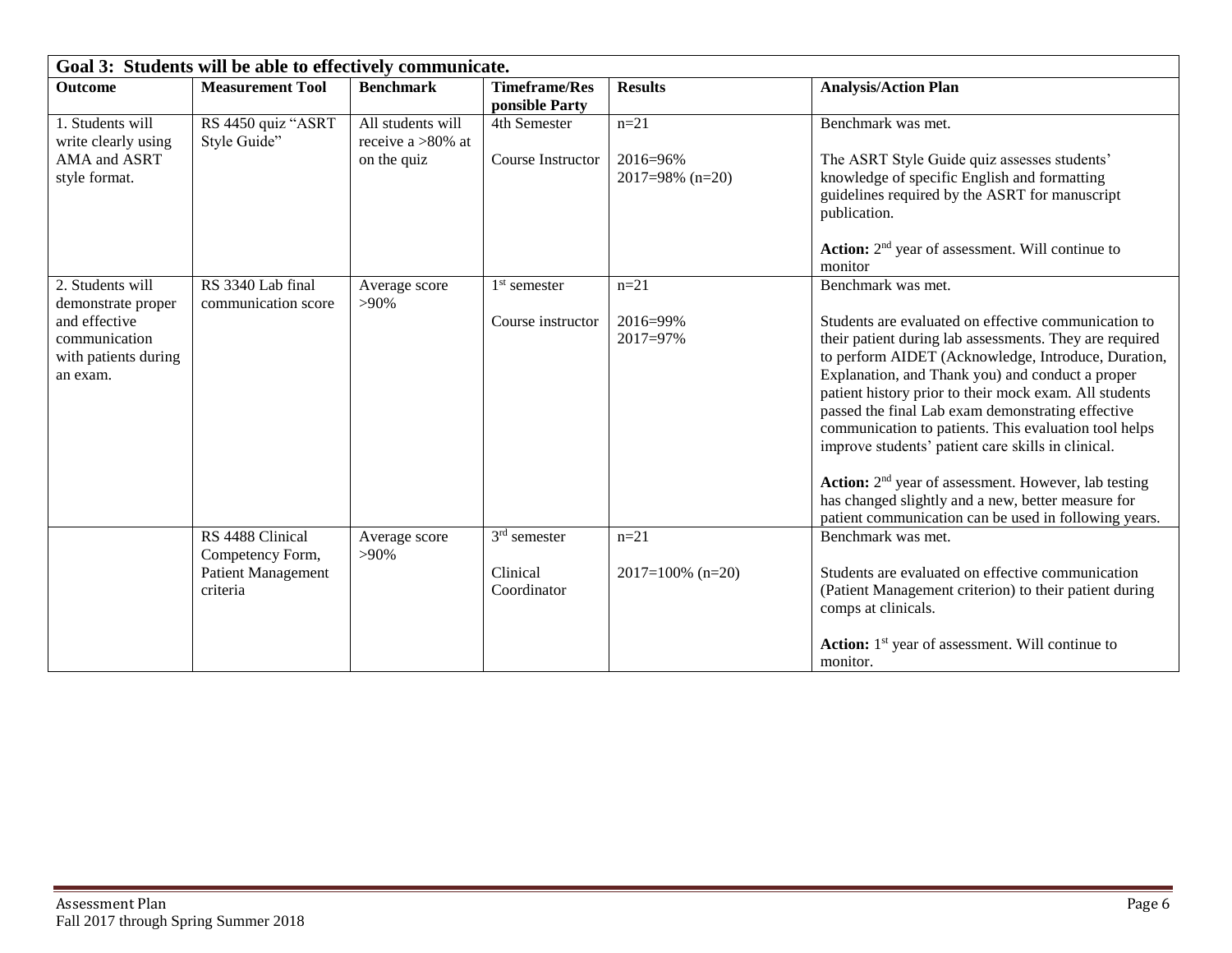| Goal #4: Students will demonstrate the importance of professional growth and development. |                                                                                                                                                               |                                                                                                                                                                                                        |                                     |                                                                             |                                                                                                                                                                                                                                                                                                                                                                                                                                                                                                                                                                                                                                                                                                                                                                                                                                                                                                                                                                                                                                                      |  |
|-------------------------------------------------------------------------------------------|---------------------------------------------------------------------------------------------------------------------------------------------------------------|--------------------------------------------------------------------------------------------------------------------------------------------------------------------------------------------------------|-------------------------------------|-----------------------------------------------------------------------------|------------------------------------------------------------------------------------------------------------------------------------------------------------------------------------------------------------------------------------------------------------------------------------------------------------------------------------------------------------------------------------------------------------------------------------------------------------------------------------------------------------------------------------------------------------------------------------------------------------------------------------------------------------------------------------------------------------------------------------------------------------------------------------------------------------------------------------------------------------------------------------------------------------------------------------------------------------------------------------------------------------------------------------------------------|--|
| <b>Outcome</b>                                                                            | <b>Measurement Tool</b>                                                                                                                                       | <b>Benchmark</b>                                                                                                                                                                                       | <b>Timeframe/Res</b>                | <b>Results</b>                                                              | <b>Analysis/Action Plan</b>                                                                                                                                                                                                                                                                                                                                                                                                                                                                                                                                                                                                                                                                                                                                                                                                                                                                                                                                                                                                                          |  |
|                                                                                           |                                                                                                                                                               |                                                                                                                                                                                                        | ponsible Party                      |                                                                             |                                                                                                                                                                                                                                                                                                                                                                                                                                                                                                                                                                                                                                                                                                                                                                                                                                                                                                                                                                                                                                                      |  |
| 1. Students will<br>advance<br>professionally by<br>performing<br>qualitative research.   | RS 4450, Senior<br>students will write an<br>8-10 page literature<br>review or case study<br>and submit the work<br>to a professional<br>society competition. | All students will<br>receive a $>80\%$ at<br>the completion of<br>the paper and an<br>ISU student will<br>place $1st$ , $2nd$ , or<br>3 <sup>rd</sup> place at the<br>ACERT and/or<br>ISRT conference. | 4 <sup>th</sup> Semester<br>Faculty | $n=21$<br>2013=100%<br>2014=100%<br>2015=95%<br>2016=95%<br>2017=95% (n=20) | Benchmark was met.<br>$ACERT = 3rd$ place in the investigational category<br>ISRT = $1st$ , $2nd$ , and $3rd$ place in the investigational<br>category<br>This indicator gives students a sense of<br>accomplishment. Generally some students complain at<br>the beginning of the semester, but upon completion of<br>the exercise most generally agree that the experience<br>was highly beneficial. Success this year at the ACERT<br>conference is validation for faculty of quality and<br>feedback from students provides a sense of<br>accomplishment by knowing that they can succeed<br>professionally and add to the knowledge base of the<br>profession. This outcome is important as the degree<br>awarded at ISU is a B.S. degree in Radiographic<br>Science.<br>This tool will be used repeatedly. A goal of the program<br>is to instill in students the importance of contributing<br>knowledge at the collegiate level that will instill desires<br>to publish professionally in the Journal Radiologic<br>Technology in the future. |  |
|                                                                                           |                                                                                                                                                               |                                                                                                                                                                                                        |                                     |                                                                             | Action: Will continue to monitor                                                                                                                                                                                                                                                                                                                                                                                                                                                                                                                                                                                                                                                                                                                                                                                                                                                                                                                                                                                                                     |  |
|                                                                                           | RS 4430, Senior<br>students will develop<br>a poster presentation<br>and submit the work<br>to a professional<br>society competition.                         | All students will<br>receive a >80% at<br>the completion of<br>the poster and will<br>place 1 <sup>st</sup> , 2 <sup>nd</sup> , or<br>$3rd$ place at the<br>ISRT conference.                           | 5th Semester<br>Faculty             | $n=21$<br>2015=100%<br>2016=100%<br>$2017=100\%$ (n=20)                     | Benchmark was met.<br>ISRT = $1st$ , $2nd$ , and $3rd$ in the informative category<br>*Note: students also competed at the ACERT<br>competition for the first time and earned 3 <sup>rd</sup> place with<br>an investigational poster. The investigational posters<br>were also displayed at Research Day at ISU<br>Same evaluation as the previous measure.<br><b>Action:</b> Will continue to monitor                                                                                                                                                                                                                                                                                                                                                                                                                                                                                                                                                                                                                                              |  |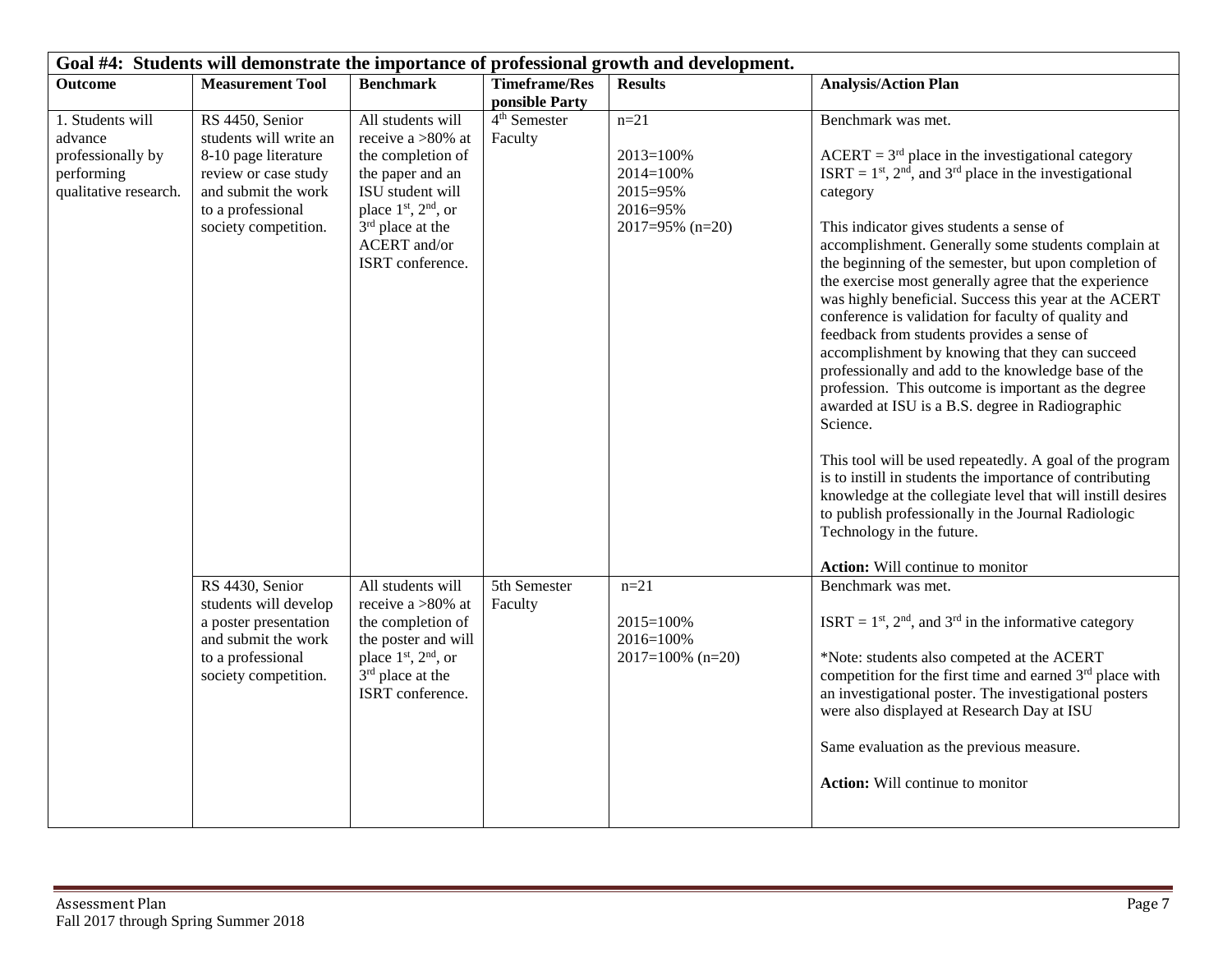| 2. Students will  | ASRT membership | All students will | Program     | $n=42$              | Benchmark was met.                                        |
|-------------------|-----------------|-------------------|-------------|---------------------|-----------------------------------------------------------|
| advance           |                 | join the ASRT     | Director    |                     |                                                           |
| professionally by |                 |                   |             | $2016 = 100\%$      | ASRT membership helps students stay connected to the      |
| joining state and |                 |                   |             | $2017=100\%$ (n=41) | national profession outside clinical and didactic         |
| national          |                 |                   |             |                     | settings. Engagement in the profession will lead to       |
| professional      |                 |                   |             |                     | future development for both the professional and for the  |
| societies.        |                 |                   |             |                     | profession                                                |
|                   |                 |                   |             |                     |                                                           |
|                   |                 |                   |             |                     | <b>Action:</b> $2nd$ year of assessment. Will continue to |
|                   |                 |                   |             |                     | monitor                                                   |
|                   | ISRT membership | All students will | Clinical    | $n=42$              | Benchmark was met.                                        |
|                   |                 | join the ISRT     | Coordinator |                     |                                                           |
|                   |                 |                   |             | $2016 = 100\%$      | ISRT membership helps students be engaged with the        |
|                   |                 |                   |             | $2017=100\%$ (n=41) | issues and topics of the local profession. Membership     |
|                   |                 |                   |             |                     | as students will lead to increased activity in the state  |
|                   |                 |                   |             |                     | society as working professionals who will advocate for    |
|                   |                 |                   |             |                     | patients and the profession in Idaho                      |
|                   |                 |                   |             |                     |                                                           |
|                   |                 |                   |             |                     | <b>Action:</b> $2nd$ year of assessment. Will continue to |
|                   |                 |                   |             |                     | monitor                                                   |